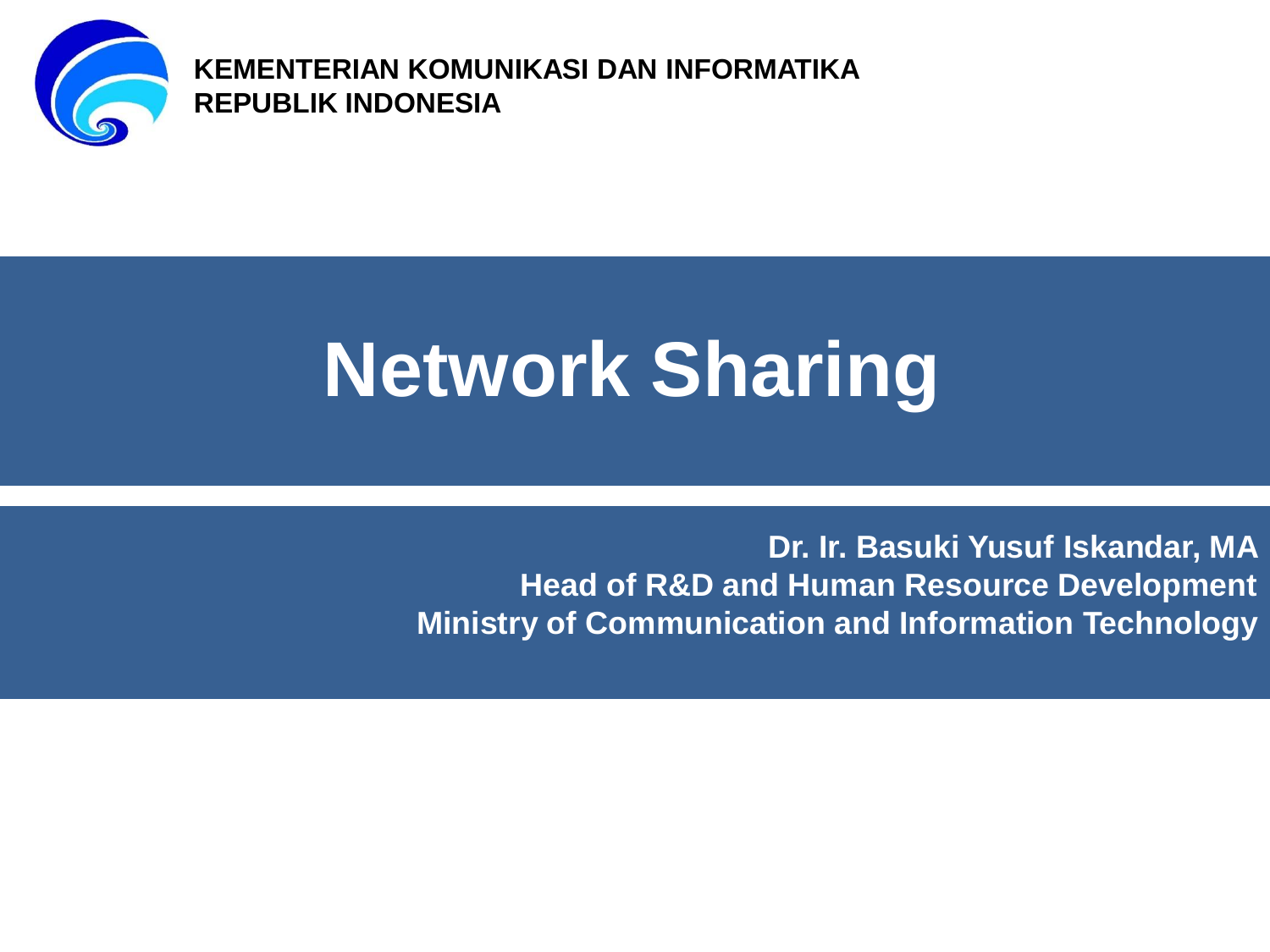#### Introduction

- ◉ More Competitive Environment
- ◉ More demand on equitable development
- ◉ How to create policy to achieve both competitiveness and equality development of the Nation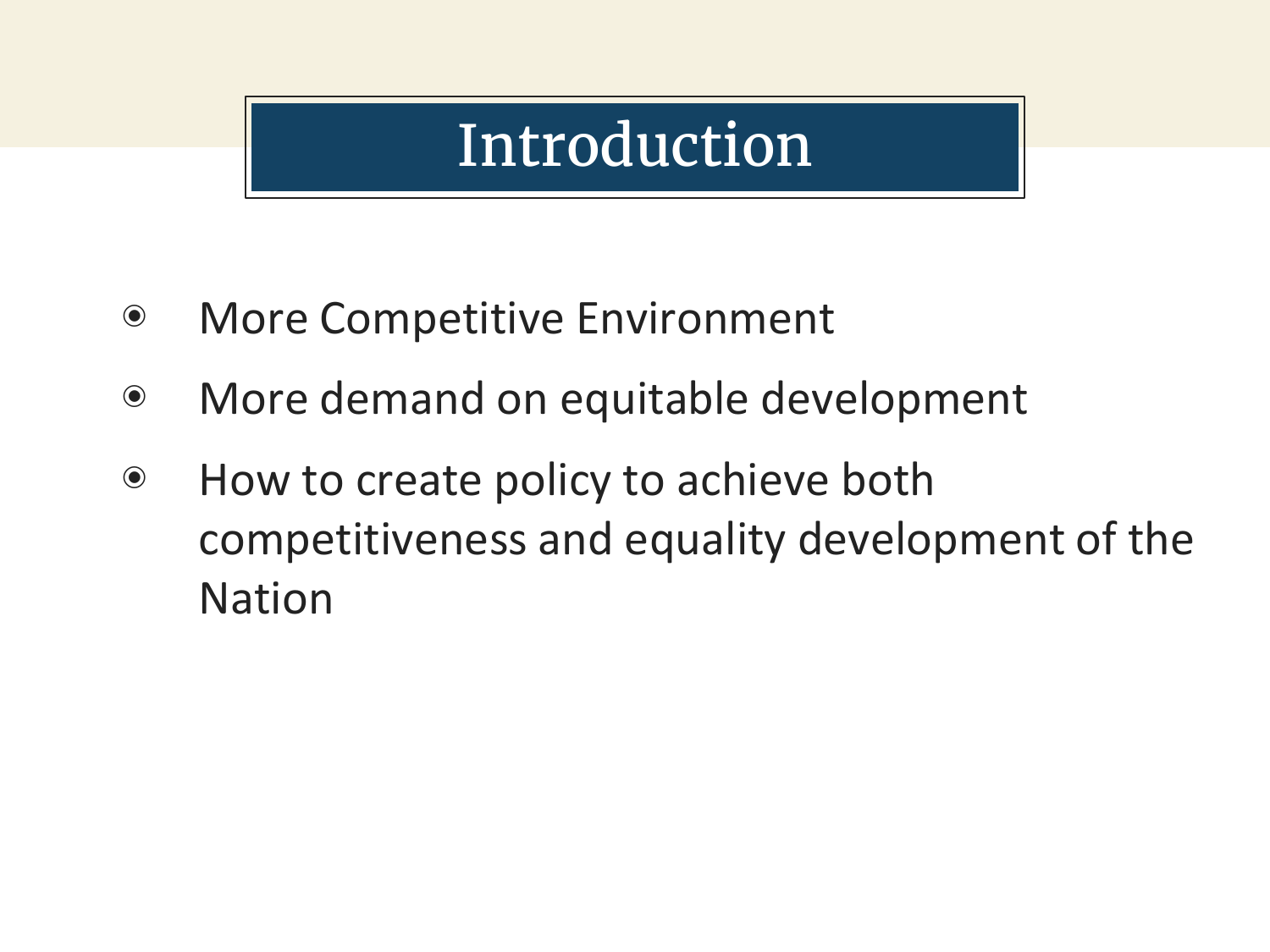#### ICT

- ◉ ICT is more massive and overwhelming
- ◉ ICT has a stronger role in our life
- ◉ ICT become more significant in leveraging our competitiveness and also in driving the growth and welfare in urban as well rural
- ◉ So at the same time, we have to drive the higher efficiency, to achieve a higher competitiveness, and also encourage willingness to invest in ICT industry to have more equitable and stronger infrastructure capacity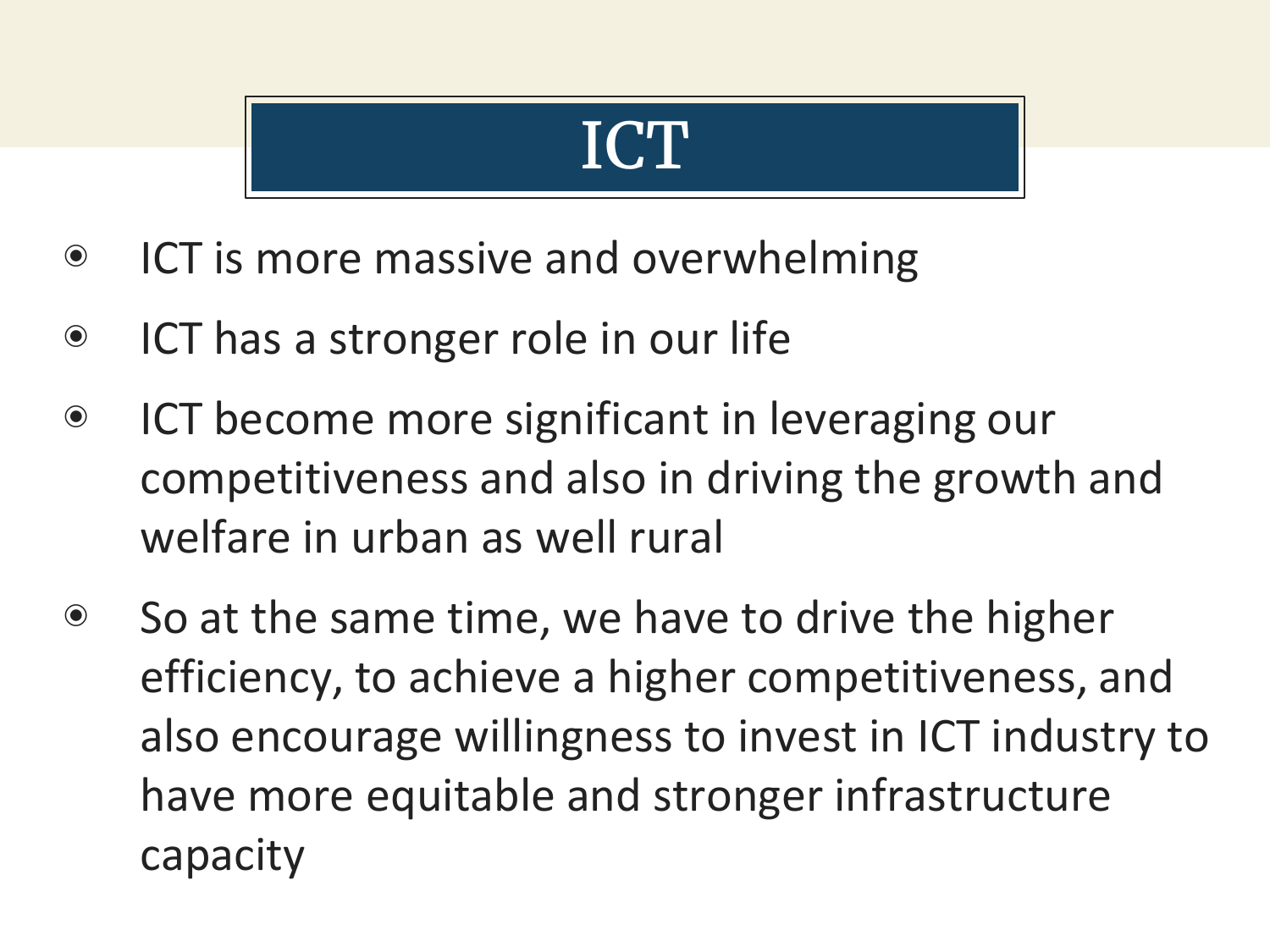### **Network Sharing**

- ◉ Network sharing is a nature in ICT industry,; Network Externality
- ◉ The level of network sharing reflects the level efficiency in industry
- ◉ Very important to create such a good circumtances to promote network sharing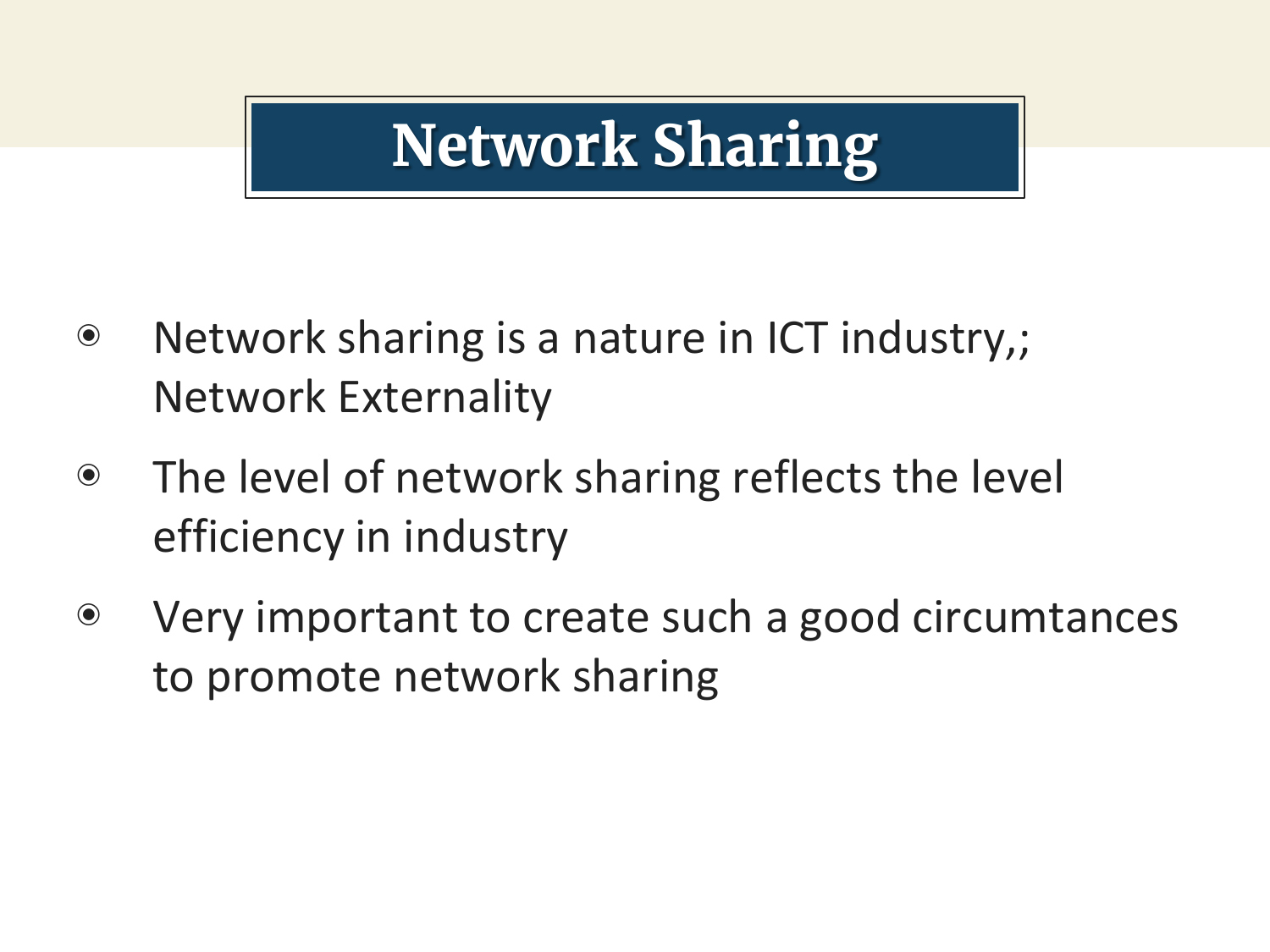## **What To Share ?**

 $\mathbf{h}_i$ 

| 1. Site sharing         | Operators sharing the same physical compound /<br>share location to build tower                                                                                                                                                                                                                                 |
|-------------------------|-----------------------------------------------------------------------------------------------------------------------------------------------------------------------------------------------------------------------------------------------------------------------------------------------------------------|
| 2. Mast sharing         | Sharing the same mast (tower), antenna frame or<br>rooftop.                                                                                                                                                                                                                                                     |
| 3. RAN Sharing          | • Sharing of all access network equipment,<br>including the antenna, mast (tower) and backhaul<br>equipment                                                                                                                                                                                                     |
| 4. Core network sharing | • Sharing of core network including frequency                                                                                                                                                                                                                                                                   |
| 5. Network roaming      | • Network roaming can be considered a form<br>of infrastructure sharing although traffic<br>from one operator's subscriber is actually<br>being carried and routed on another<br>operator's network. However, there are no<br>requirements for any common network<br>elements for this type of sharing to occur |